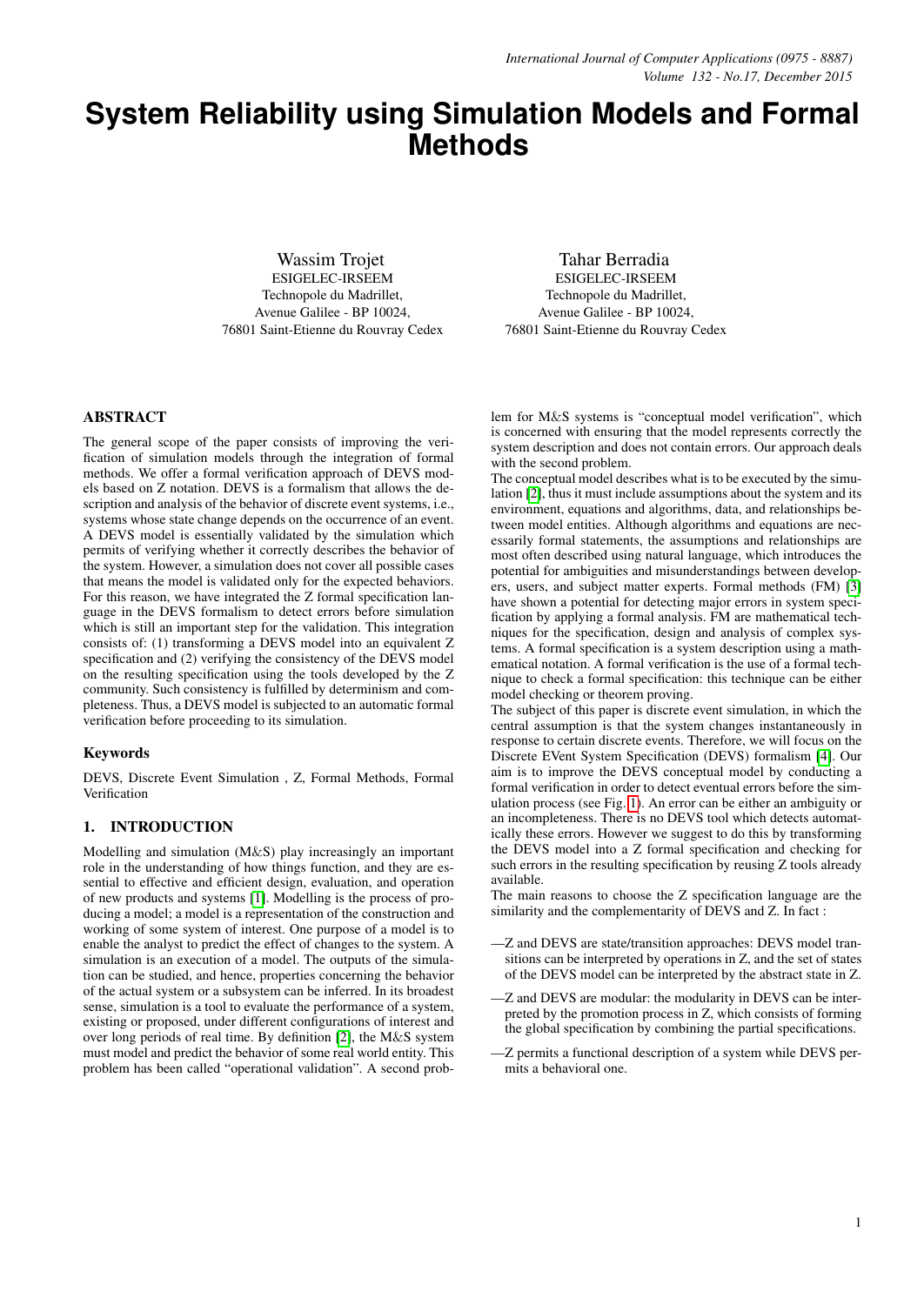

<span id="page-1-0"></span>Fig. 1. Integration of Z within DEVS

—Z has a logical semantics while DEVS has an operational semantics.

—Verification and Validation (V&V) in Z is performed via formal techniques while V&V in DEVS is performed via simulation techniques.

# 2. INTEGRATION OF FORMAL METHODS INTO DISCRETE EVENT M&S

#### 2.1 Related works

In the literature of DEVS, there are some works which deal with the integration of formal methods into the DEVS framework.

Traoré [5-[7\]](#page-6-5) defined a formalism called "ZDEVS" which represents each DEVS entity (model or simulator) in the Z-Object language. The static structure of ZDEVS identifies data and operations of the model/simulator and represents them with Z class schemas. The dynamic structure of ZDEVS is described within a pattern which has the style of a finite state machine generating the dynamics (temporal evolution) of the static structure of ZDEVS. According to Traoré, ZDEVS is used to analyze the DEVS model, check for inconsistencies and incompleteness, prove properties, and generate traces. These properties are common to any system, but they are specifically relevant to simulation due to the importance of these systems in decision making processes. Thus, the ultimate goal is to build models of better quality and to increase the understanding of key concepts such as Verification, Validation and Accreditation (VV&A), reuse and composability.

Traoré has shown how the resulting specification allows the reuse of tools supporting the FM to perform formal reasoning on the source model. However the major drawback of his approach is that the transformation is not subjected to formal rules. Indeed, it is based on case studies that were not generalized. Hence, it can not be automatized.

Crisitia [\[8,](#page-6-6) [9\]](#page-6-7) specified the equivalent TLA+ (Temporal Logic of Action +) specification [\[10\]](#page-6-8) of a DEVS model [atomic and coupled] under certain rules. In addition, he explained how to interpret the notion of elapsed time in DEVS with TLA+. The motivation of his approach consists of bridging the gap between DEVS and other formal notation to make DEVS known by the FM community of Computer Science. This translation is beneficial for DEVS since

it lays the basis for the formal semantics of this powerful modelling language. Having a TLA+ specification of a DEVS model enables the formal verification of the model or the model-checking by means of the tools already available for TLA+. This approach permits DEVS models to be written in a widely known formalism, used by FM researchers and practitioners to specify hardware- or software-based reactive or concurrent systems.

Cristia has shown how a DEVS model can be transformed into a Z specification. This transformation is subjected to detailed formal rules. However the major drawback of his approach is that the verification process was not elaborated. In fact, Cristia did not explain which kinds of properties can be proved and how can the transformation be used to improve the V $\&$ V of DEVS models.

Hong [\[11\]](#page-6-9) integrated TL (Temporal Logic) into the DEVS framework. In fact, temporal constraints that present temporal properties of the system are required for logical analysis (proving that there are no logical conflicts in the procedure rules). These constraints are expressed by using TL. The TL formula is translated into a finite state automaton. The state information is obtained from the automaton. This information is applied to the DEVS model to obtain a projected state space. Logical analysis is performed by using the projected state space and the finite automaton of TL formulas to check whether a TL assertion accepts the state transition sequences of the DEVS model. This approach offers a way to reduce the state spaces of DEVS models by using the projection mechanism.

The DEVS-TL approach is distinguished by the duality of specification languages. The main advantage of the dual language approach is its flexibility: the use of a specification language provides an uniform notation for expressing a wide variety of correctness properties and it separates models from reachability assertions [\[12\]](#page-6-10). Unfortunately the dual language approach also has the state explosion problem for complex systems. Therefore a partial proof against given specifications is a reasonable solution to these problems [\[13\]](#page-6-11). The dual language approach with a projection mechanism can be an efficient method for the validation of large systems. The use of the projection mechanism (projection of DEVS model states in the states of the finite states automaton of TL assertions) is a part of this specification. However, this mechanism is done manually (there are no tools that support it), this probably encourages projection errors especially in complex systems. In addition, the state variables of DEVS models are considered to take fixed values and can not describe functions: this reduces the set of models on which the approach can be applied.

Our approach permits of avoiding the drawbacks of the dual approach. Besides, we offer an automation of the transformation by stating formal rules for mapping a DEVS model into a Z specification. We offer also the automation of the formal verification of the DEVS model via applying Z tools to the resulting specification. The formal verification consists of proving determinism and completeness. A summary of this discussion is shown in Figure [2.](#page-2-0)

# 2.2 Checking errors before simulation phase

The properties of the DEVS model we intend to verify are:

-Determinism: the behavior of a system is unambiguously defined for each combination of inputs and current state. An ambiguity occurs when there are several conditions which hold simultaneously, but each one implies a different transition. In this case, the model does not know which transition to choose. Example:

property<sub>i</sub>: IF system\_temperature  $\zeta$  20 THEN the cooling system has to be activated.

 $property_i$ : IF system\_temperature  $i$ , 40 THEN the fire alarm has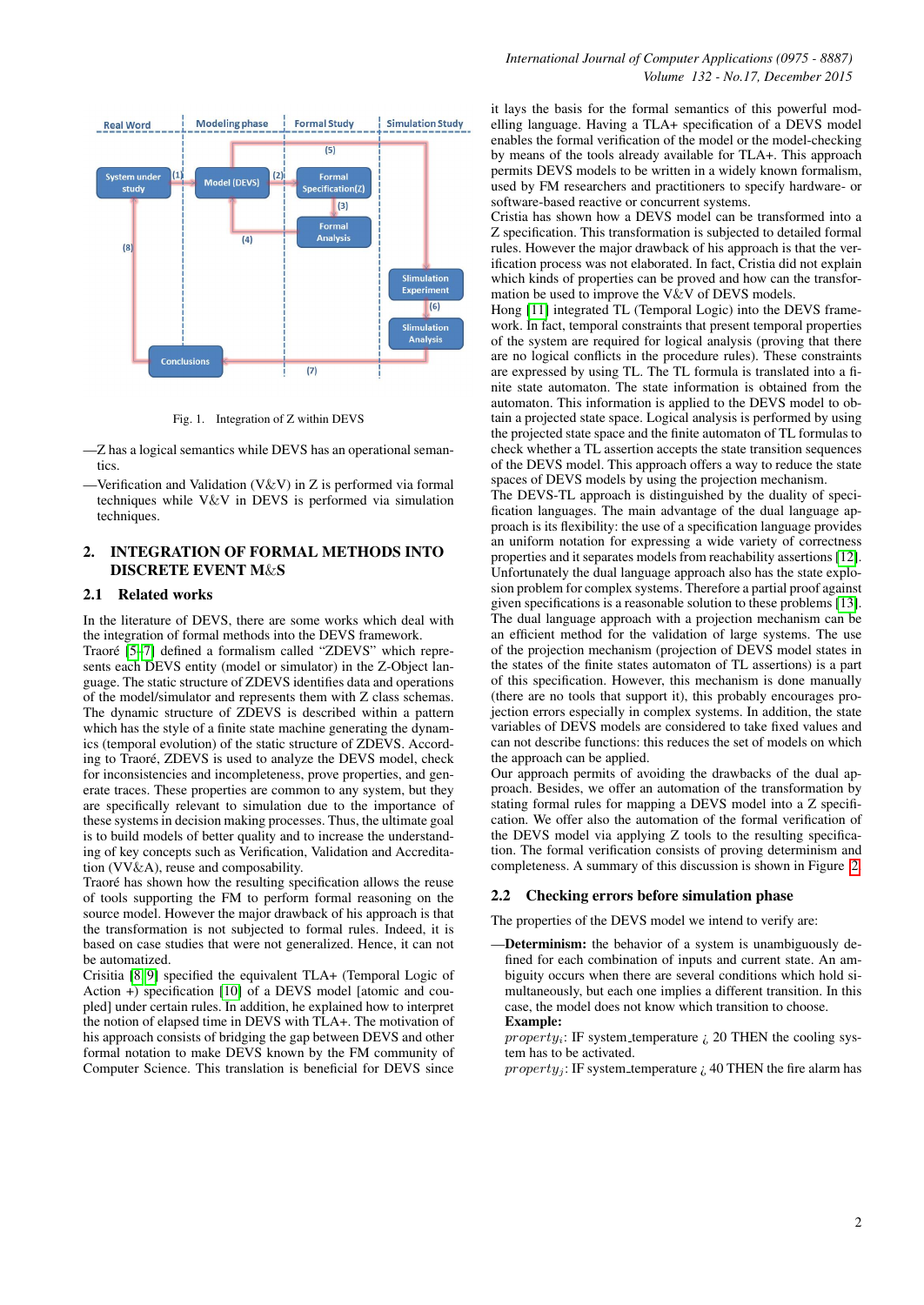*International Journal of Computer Applications (0975 - 8887) Volume 132 - No.17, December 2015*

| Approach                                         | Goal                          | <b>Advantages</b>              | <b>Drawbacks</b>                |
|--------------------------------------------------|-------------------------------|--------------------------------|---------------------------------|
| DEVS-TL (Hong 1994)                              | Checking if DEVS model satis- | Flexibility                    | high cost of integration        |
|                                                  | fies properties written in TL |                                |                                 |
| $DEVS$ - $i$ ,Z-Object<br>(Traoré                | Formal reasoning<br>on DEVS   | Formal verification of some    | Transformation not subjected to |
| 2006)                                            | models                        | properties                     | formal rules (completely man-   |
|                                                  |                               |                                | ual)                            |
| $DEVS$ - <i><sub>i</sub></i> TLA+ (Cristia 2007) | A logic semantics for DEVS    | Transformation<br>subjected to | Verification process not elabo- |
|                                                  | models                        | formal rules                   | rated                           |
| $DEVS$ - <i>i</i> . $Z$ (Our approach)           | Checking the consistency of a | Automatic transformation and   | Sub-class of DEVS models and    |
|                                                  | DEVS model                    | verification                   | properties                      |

<span id="page-2-0"></span>Fig. 2. Main DEVS approaches integrating FM

to be released.

The question here, knowing that the system does just one task at a time, which task will it do when system temperature  $i$  40? Activate the cooling system or the fire alarm? Thus, there is an ambiguity.

We are interested in the determinism property for simulation reasons. In fact if the model is non-deterministic, a simulation can not be achieved, at least in our DEVS simulator.

—Completeness: The behavior of a system is defined for each combination of inputs and current state. Incompleteness occurs when there are several conditions held on transitions released after a state but these conditions are incomplete. Thus, there is a possible scenario which is not specified.

#### Example:

 $property_i$ : WHEN  $0 <$  car\_speed  $\vert$  50 THEN the electric engine is activated.

property<sub>j</sub>: WHEN 50 ; car speed ; 220 THEN the thermal engine is activated.

The question here which engine will work when the car\_speed  $=$ 50? Thus there is incompleteness.

## 3. REVIEW ON DEVS

DEVS [\[4,](#page-6-3) [14\]](#page-6-12) is a modular formalism for discrete events systems. It allows for the modelling of the behavior of systems. A DEVS model has a time base, inputs, states (with functions of transition from one state to another) and outputs. Complex models are built from atomic and coupled models connected together in a hierarchical fashion. Interactions are mediated through input and output ports, which allows for modularity.

#### 3.1 Specification of a DEVS model

According to the literature on DEVS [\[4\]](#page-6-3), the specification of a discrete event model is a structure, M, given by:

$$
M = iX, S, Y, \lambda, D, \delta_{int}, \delta_{ext}\lambda
$$

where X is the set of the external input events:

—X={(p,v) — p∈InPorts,  $v \in X_p$ }, the set of input ports and values

Y, the set of the output events:

 $-Y={p, v) \longrightarrow p \in OutPorts, v \in Y_p}$ , the set of output ports and values

S, the set of sequential states:

 $-S=V_{s_1} \times V_{s_2} \times \ldots V_{s_n}$ , where  $V_{s_k}$  is the domain of the state variable  $s_k$  and n is the number of state variables.

 $\lambda$  is the output function:

$$
-\lambda\hbox{:}\ S\to Y
$$

D is the lifetime function of the states:

—D:  $S \to R^+ \cup \infty$ . For a given state, s, D(s) represents the time interval during which the model will remain in the state s if no external event occurs.

A state may be viewed as passive when its lifetime is assumed to be infinite or active when the lifetime interval is assumed to be a finite real positive number, Zeigler [\[4\]](#page-6-3) introduces the concept of total states, Q, of a model as:

$$
Q = \{(s,e) \rightarrow s \in S, 0 \le e \le D(s)\}
$$

where e represents the elapsed time in state s. The concept of total state is fundamental in that it permits one to specify a future state based on the elapsed time in the present state.  $\delta_{int}$  is the internal transition function:

 $-\delta_{int}$ : S  $\rightarrow$  S defines the state changes caused by internal events,

and  $\delta_{ext}$  is the external transition function:

 $-\delta_{ext}$ : (Q,X)  $\rightarrow$  S specifies the state changes due to external events.

### 3.2 Graphical representation of a DEVS model

Song [\[15\]](#page-6-13) represented the behavioral description of an atomic model by a state transition diagram, which consists of nodes and two-colored edges (see Fig. [3\)](#page-3-0). Each node represents a state, a dotted arc denotes an internal transition, and solid arc, an external transition. An output event is specified on a dotted line by an output port followed by a message name with output operator '!'. Similarly an input event is specified on a solid line by an input port followed by a message name with input operator '?'. Optionally, a transition condition can be specified after an input or output event with a separator notation '@'. It is natural that a time advance in a state be attached to the state node because it represents a sojourn time to fulfill its activity.

In our approach, we keep this notation for representing graphical atomic DEVS models and we extend it by making explicit the update of values of state variables and representing an active state with a dotted node.

## 4. REVIEW ON Z

#### 4.1 The Z specification language

Z [\[16\]](#page-6-14) is a state-based formal specification language based on the established mathematics of set theory and first-order logic. The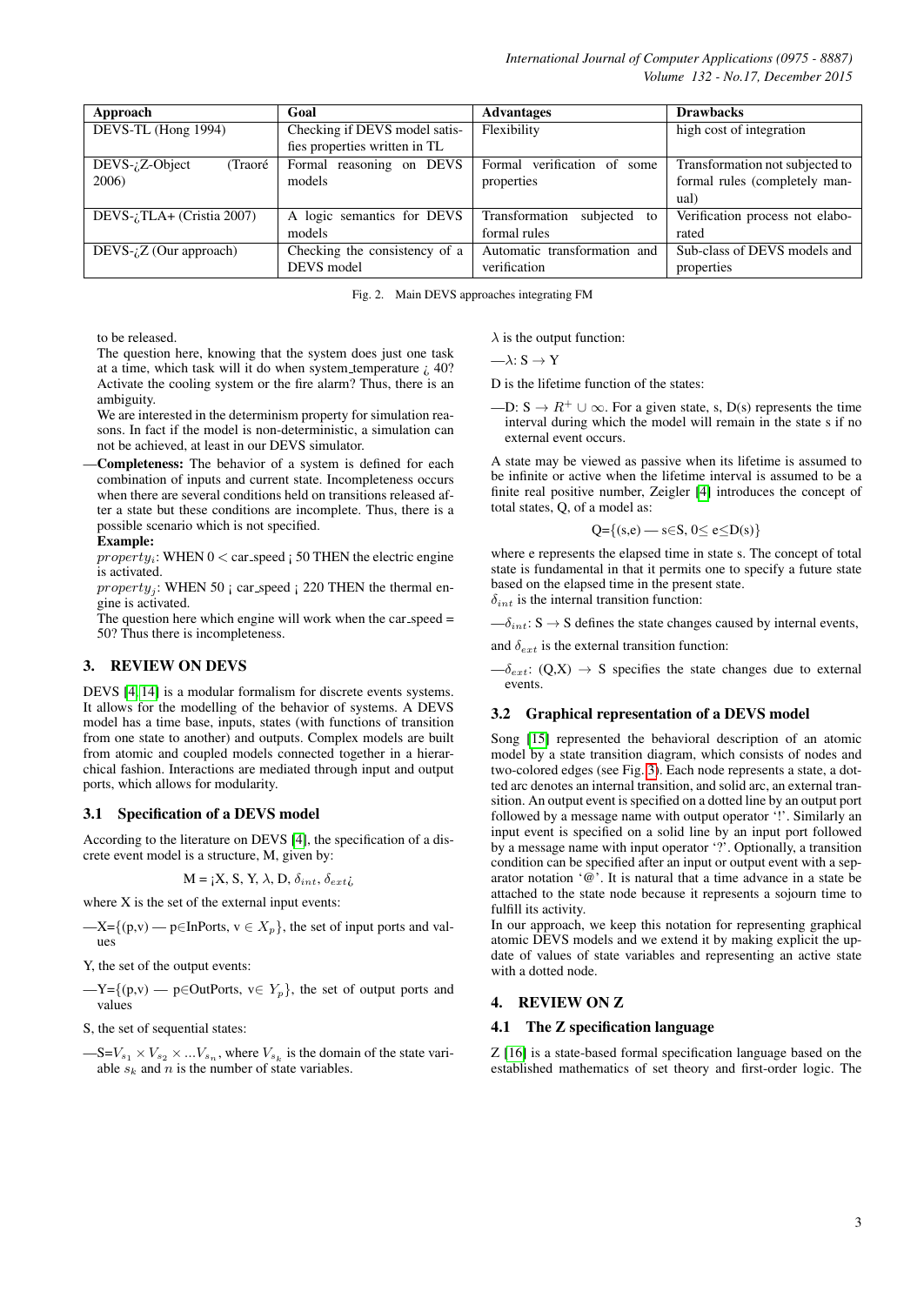

<span id="page-3-0"></span>Fig. 3. Graphical notation of a DEVS model

set theory used includes standard set operators, set comprehension, Cartesian products and power sets. Z has been used to specify data and functional models of a wide range of systems, including transaction processing systems and communication protocols. In Z, mathematical objects and their properties are collected together in schemas: patterns of declaration and constraint. The schema language [\[17\]](#page-6-15) is used to structure and compose descriptions: collating pieces of information, encapsulating them, and naming them for reuse. A schema contains a declaration part and a predicate part. The declaration part declares variables and the predicate part expresses requirements about the values of the variables. There are two forms of notation of the Z schema, vertical and horizontal. The vertical notation is the following: Schema name declarations (state space) predicates and the horizontal notation is the following:

#### schema [declarations — predicates]

Example. The following schema encapsulates the state information of a light object. Light dim : 0..100

on : **B** dim<sub>i</sub>, $0 \Leftrightarrow$  on = true The declaration part contains the declaration of two variables. The variable *dim* represents the illumination of the light object, which is a value in between 0 and 100 (in percent) and *on* is a Boolean variable indicating whether the light object is on or not. The predicate part, referred to as the state invariant, places a constraint on the values of the two variables, i.e., the *dim* is nonzero if and only if the light object is on.

Example. The operation schema defines the operation Adjust by how the state variables of the Light schema are updated. Adjust ∆Light

 $dim?: 0..100$ on =  $true \wedge dim' = dim?$  The schema name after ∆ indicates the state schemas to be updated by the operation. The variable *dim?* is an input from the environment. The state-update is expressed using a predicate involving both primed and unprimed state variables. In particular, the operation can only be applied when the light is on and, after the operation, the light level is set to be *dim?*. If *dim?* is zero, the state variable *on* will be set to false because of the state invariant.

A Z package contains one state schema, one initial schema which identifies the initial valuation of the state schema, and a number of operation schemas that may update the state schema. In other words, a Z package identifies the state space of a set of objects.

## 4.2 The Z package

Generally, the structure of Z specification package consists of [\[16\]](#page-6-14):

- (1) Declaration of free types used lately into the specification.
- (2) Definition of the global abstract state of the model: State declarations of the variables describing the
- state of the model predicates (constraints on states variables)
- (3) Definition of an initial state of the model: InitializingState State Initialization of states variables

(4) List of operations, each one is presented by the following schema: Operation  $\Delta State(\Delta)$ :  $\Delta State(\Delta$  : to say that the state of the system is changed) OR  $EState(\Xi: to\ say\ that\ the\ state\ of\ the$ system is the same) Eventual declaration of input variables ('?' has to be placed after each input variable) Eventual declaration of output variables  $(')'$  has to be placed after each output variable) $Pre$ condition(condition on values of state variables and eventual input variables before the operation)  $Post - condition(value of state\ variables$ and eventual output variables after the operation)

# 5. FROM A DEVS MODEL TO A Z SPECIFICATION

We have elaborated formal rules to transform a DEVS model into a Z specification. In this transformation we used three assumptions:

- (1) Basically Z does not specify real and rational numbers, thus we transform DEVS models of which variables are not real and rational numbers.
- (2) Basically Z does not specify the time, thus the elapsed time variable and the life time function will be excluded from the transformation.
- (3) Only deterministic DEVS models are covered by this transformation. Thus we can exploit the works of Hwang and Ziegler [\[18,](#page-6-16) [19\]](#page-6-17) which deal with the abstraction of infinite behaviors of DEVS models into finite-vertex isomorphic graphs, called reachability graphs when using a sub-class of DEVS called Finite Deterministic DEVS. However, we don't exclude infinite behavior of DEVS models.

At a high level of abstraction, the transformation is divided into two parts: set transformations and function transformations. The structure of the DEVS model is:

$$
M = iX, Y, S, \lambda, D, \delta_{int}, \delta_{ext}
$$

#### Set transformation:

means: "is transformed into."

—X  $X_Z - X_Z$  is the set of all inputs of Z package operations.  $-Y Y_Z - Y_Z$  is the set of all outputs of Z package operations. —S Z abstract state.

#### Function transformations:

 $-\delta_{int}$  et  $\delta_{ext}$  schema operations.

 $-\lambda$  output values of operations.

#### Formal Rules

- (1) *Free type declaration* Let V be a finite set of variable values of a DEVS model,  $V =$  $val_1, ..., val_n$ , V is traduced by:  $V:=val_1|val_2|...|val_n$
- (2) *Establishing the abstract state* Let M be the name of a DEVS model and S the set of states, let  $s \in S$ :  $M$  [s : S]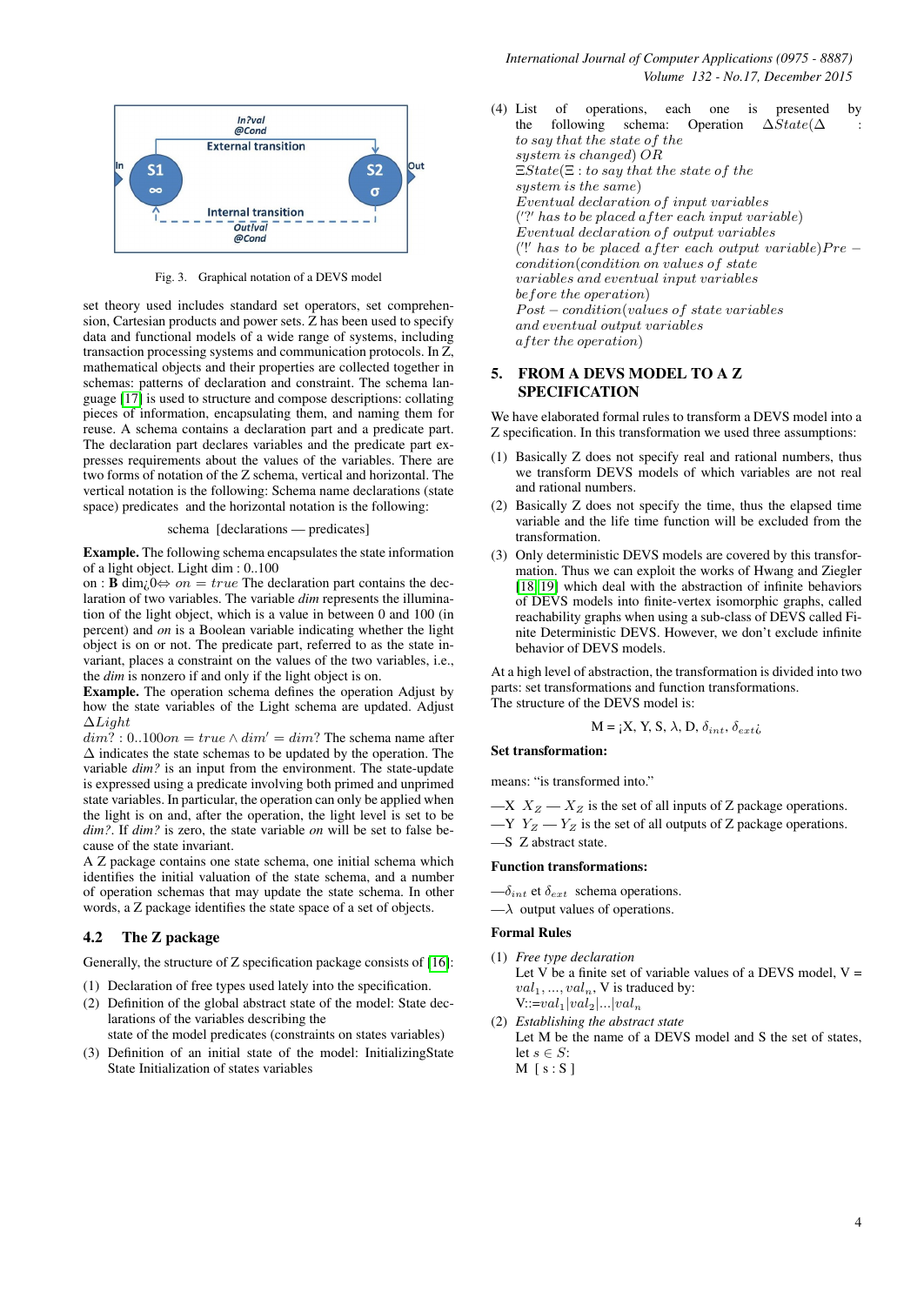- (3) *Establishing the initializing operation schema* Let  $s_0$  be the initial state of the DEVS model,  $s_0 \in S$ : InitM  $[M'-s'=s_0]$
- (4) *Establishing operation schemas* —External transition function  $\delta ext(source, e, (in?x)) = target \ IF \ cond_{src-trq}$ source – target  $[\Delta M; in? : Domain_{in?}|in? = x;$ <br>s = source: condens trais' = target

 $s = source; \tcond_{src-trg}$ ;  $s' = target$ where  $Domain_{in?}$  is the domain of the input port variable in?,  $cond_{src-trg}$  is the condition on the source when true, the model can cross the transition from the source state to the target state,  $cond_{src-trg}$  must be written in the form of Z notation.

—Internal transition function and output function

$$
\int \delta int (source) = target IF\,cond_{src-trg}
$$

 $\big\{\lambda(source) = (out!y) \text{ IF } cond_{src-trg}\big\}$ 

 $source - target \ [\Delta M; out! : Domain_{out!} | s = source;$  $cond_{src-trg}$ ;  $s' = target; out! = y$ 

where  $Domain_{out!}$  is the domain of the output port variable out!. It is possible that the internal transition does not hold any output. In this case, lines containing the variable *out*! are deleted from the schema.

# 6. FORMAL VERIFICATION OF A DEVS MODEL

#### 6.1 Verification of the determinism

The determinism is the absence of ambiguity in the model. This property is important because we use deterministic DEVS models in our approach.

DEFINITION 1. *Determinism in a DEVS model is traduced by the following properties [\[20\]](#page-6-18):*

$$
-External transitions
$$
\n
$$
\delta_{ext}(src, e, ?xI) = trgl if CondI \land
$$
\n
$$
\delta_{ext}(src, e, ?x2) = trg2 if Cond2 \land
$$
\n
$$
?xI = ?x2 \land
$$
\n
$$
trgl \neq trg2
$$
\n
$$
\implies \neg (CondI \land Cond2) = vrai
$$
\n
$$
-Internal transitions
$$
\n
$$
\delta_{int}(src) = trgl if CondI \land
$$
\n
$$
\delta_{int}(src) = trg2 if cond2 \land
$$
\n
$$
trgl \neq trg2
$$
\n
$$
\implies \neg (CondI \land Cond2) = vrai
$$

In other words, the model is said to be deterministic when external transitions (or internal transitions) released from each state hold distinct conditions (when some condition is true all the others are false). Otherwise, the model is said to be non-deterministic.

$$
-\delta_{ext}(src, e, ?xI) = trgl if Cond1 is traded in Z:src - trgl [ \Delta M; in? : Domainin? | in? = x1; s = src;Cond1; s' = trgl ]-\delta_{ext}(src, e, ?x2) = trg2 if Cond2 is traded in Z:src - trg2 [ \Delta M; in? : Domainin? | in? = x2; s = src;Cond2; s' = trg2]
$$

We apply the definition of determinism to the corresponding Z specification, thus:

$$
[?x1 = ?x2 \land trg1 \neq trg2 \Rightarrow \neg (Cond1 \land Cond2) = vrai]
$$

[?x1 =?x2∧trg1  $\neq trg2$  ⇒ ¬(pre src−trg1∧pre src−trg2)]

We summarize: checking the determinism of a DEVS model is performed by checking whether all the preconditions are pairwise distinct.

Formally this is traduced by [\[21\]](#page-7-0):

If the behavior of a component is defined as a set of operations  $\{Op_1, Op_2, ..., Op_n\}$  over the inputs and state, then a conjecture on the determinism of the specification of that component can be formulated as follows:

$$
\vdash \forall GlobalState, \forall Inputs, \forall i, j : 1..n | i \neq j \bullet \neg (pre op_i \land pre op_j)
$$

Z theorem proving tool verifies the operation two to two by writing the following theorem for each couple of operation  $(op_i,$  $op_i$ :

#### *Theorem CheckingDeterminism*  $\forall GlobalState, \forall Inputs \bullet \neg (pre \ op_i \land pre \ op_j)$

In the case of internal transitions, the theorem is written as follows:

*Theorem CheckingDeterminism*

 $\forall GlobalState \bullet \neg (pre op_i \land pre op_j)$ 

If the Z theorem proving tool returns *true* for all couples of operations, that means that DEVS transitions corresponding to  $op<sub>i</sub>$  and  $op<sub>j</sub>$  are deterministic, or else the Z theorem proving tool can determine non-deterministic operations and the corresponding DEVS model transitions can be localized. We can optimize the verification by applying the theorem only on the operations having the same source state.

#### 6.2 Verification of the completeness

A model is complete when it describes all possible scenarios. This property guarantees that the model is not locked in a state during the simulation process.

DEFINITION 2. *We define completeness in DEVS by the following property:*

```
—External transitions
  \delta_{ext}(src, e, ?xI) = trgl if Cond1 ∧
  \delta_{ext}(src, e, ?x2) = trg2 if Cond2 \wedge?x1 = ?x2 ∧
  trgl \neq trg2=⇒ Cond1 ∨ Cond2 = vrai
—Internal transitions
  \delta_{int}(src) = trgl if Cond1 \wedge\delta_{int}(src) = trg2 \text{ if } cond2 \wedge
```
 $trgl \neq trg2$ =⇒ *Cond1* ∨ *Cond2 = vrai*

In other words, the model is said to be complete when external transitions (or internal transitions) released from each state hold complete conditions (one condition at least must be true). Otherwise, the model is said to be incomplete. The Z operations corresponding to " $\delta_{ext}$ (src, e, ?x1) = trg1 if Cond1" and " $\delta_{ext}$ (src, e,  $?x2$ ) = trg2 if Cond2" are given above. Formally, checking completeness is performed by checking the following theorem for each group of operations having the same source state [\[21\]](#page-7-0):

If the behavior of a component is defined as a set of operations  $\{Op_1, Op_2, ..., Op_n\}$  over the inputs and the same source state phase, then a conjecture on the completeness of the specification of that component can be formulated as follows: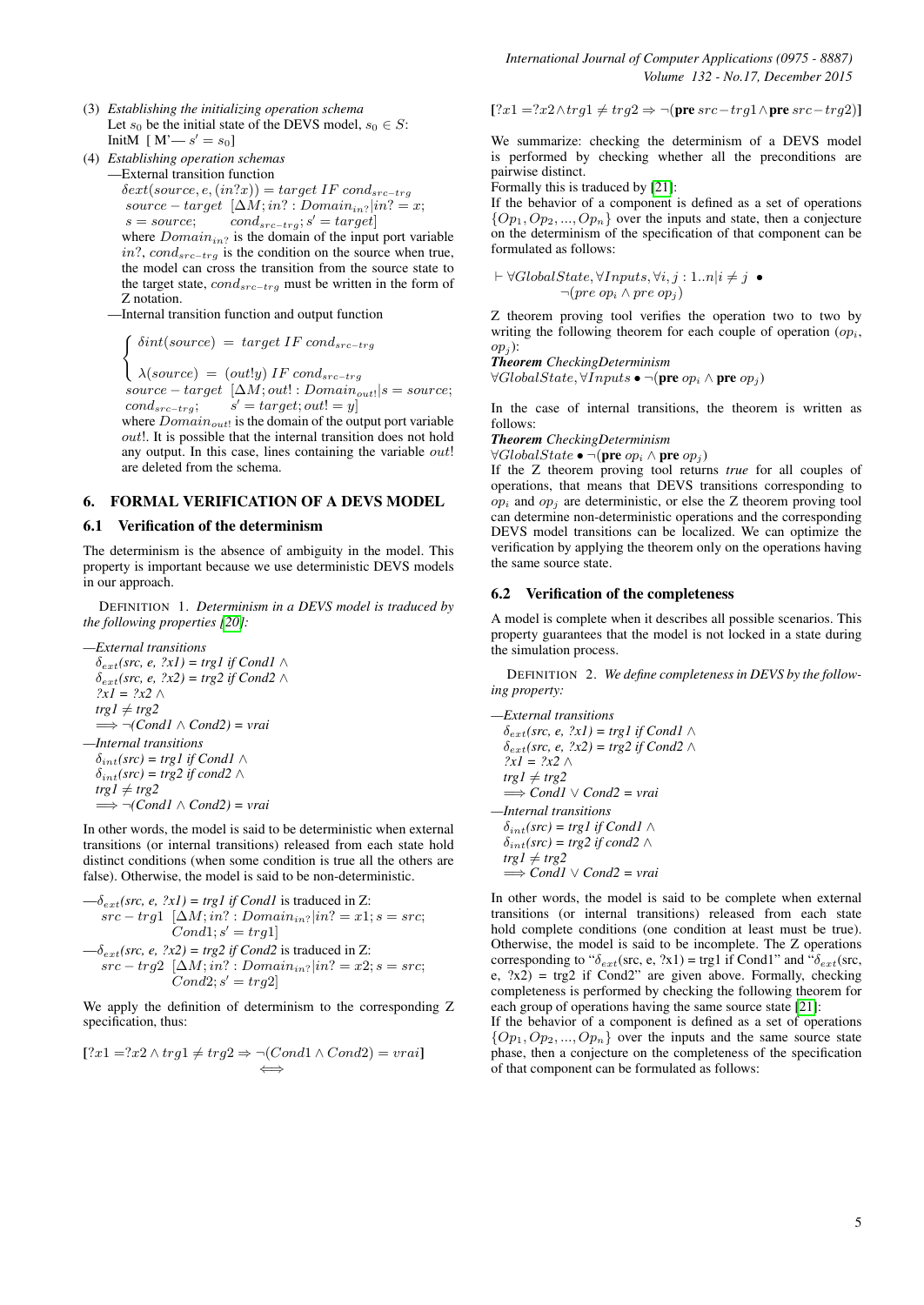$\vdash \forall GlobalState|phase = SourcePhase, \forall Inputs \bullet$ pre op<sub>1</sub> ∨ pre op<sub>2</sub> ∨ ...pre op<sub>n</sub>

Z theorem proving tool verifies the following theorem for each group of operations  $\{op_{1..n}\}\$ :

*Theorem CheckingCompleteness*

 $\forall GlobalState|phase = SourcePhase, \forall Inputs \bullet$ pre op $_1 \vee$  pre op $_2 \vee ...$ pre op $_n$ 

In the case of internal transitions, the theorem is written as follows:

*Theorem CheckingCompleteness*

 $\vdash \forall GlobalState\check{[phase = SourcePhase \bullet]}$ 

 $pre op_1 \vee pre op_2 \vee ... pre op_n$ 

If Z theorem proving tool returns *true* for all groups of operations having the same source state, that means the model is complete. Otherwise Z theorem proving tool can determine the incomplete operations, and therefore their corresponding DEVS model transitions can be localized.

# 7. SOFTWARE DESIGN FOR THE Z TRANSFORMATION AND VERIFICATION PROCESSES

We developed a tool which implements the transformation and the verification of a DEVS model: we call this tool "DEVS-Compiler" (see Fig. [4\)](#page-5-0). Once DEVS-Compiler reads a DEVS model saved in an XML file it generates another XML file containing the equivalent Z specification, loads this file on Z theorem prover and enables the checking process. Afterward, it recuperates the analysis results and return them to the DEVS user. If there are some errors in the model, the DEVS user can fix them and verify the model again via DEVS-Compiler. Once the model is consistent (no errors in the model), the user proceeds to the simulation process via the DEVS simulator.



<span id="page-5-0"></span>Fig. 4. Formal verification of a DEVS model with Z notation

### 7.1 DEVS-Compiler design and interface

*DEVS-Compiler* is based on *XSLT(eXtensible Stylesheet Language Transformations)* which is an XML-based language used for the transformation of XML documents into other XML documents. In

our case, the source XML file saves a DEVS model and the resulting XML file saves the equivalent Z specification.

The DEVS interface is shown in Fig. [5.](#page-6-19) We integrated our tool with LSIS DME. Therefore, once the DEVS user establishes the model, he can compile the model by clicking on the "DEVS-Compiler" button. The compiling process is divided into two steps, the first one is the transformation process: the XML file saving the DEVS model is transformed into another XML file saving the equivalent Z specification, the second one is the verification process: the re-sulting XML file is loaded in the Z/EVES theorem prover [\[22\]](#page-7-1) and verified using proving techniques offered by this tool. The analysis results generated by the compiling process are visualized for the user. When there are no errors in the DEVS model, i.e., this is traduced by writing "the model is consistent" within the analysis results box, the user can start the simulation process to analyze the behavior of the model.

# 8. CONCLUSION

This paper contributes to works dealing with the improvement of the  $V \& V$  of simulation models via the integration of FM. Thus, it establishes a bridge between  $M\&S$  and FM. Our goal was to propose an approach for the formal verification of the DEVS models before proceeding to the simulation phase. The proposed approach is based on the integration of Z notation into the DEVS formalism in order to verify a DEVS model determinism and completeness before the simulation process. This integration is done in two steps:

- —transforming DEVS formalism to a Z specification.
- —verifying the resulting specification using a Z tool and drawing conclusions about the DEVS model.

Regarding the first step, we elaborated a set of rules translating a sub-class of DEVS models to Z formal specifications. In fact, a Z document consists of four parts: (1) the first one contains free types declaration, each type identifies a finite set of values, it is deduced from the finite set of values of a DEVS model variables (input, output, and state variables), (2) the second one contains the abstract state schema which includes all state variables of the system and constraints, it is deduced from DEVS model state variables, (3) the third one contains the initializing schema which is deduced from the initial state of the model and (4) the last one contains operation schemas performed by the system which are deduced from transition (internal and external) and output functions. Regarding the second step, the formal verification of a DEVS model consists of checking the following properties on the resulting Z specification:

- —determinism: this property guarantees the absence of eventual ambiguities in the model.
- —completeness: this property guarantees that the behavior of the system is defined for each combination of inputs and current state.

This step is performed by elaborating the formal theorems describing these properties and using a Z theorem proving tool (Z/EVES) to check these theorems on the resulting specification.

We developed a tool automating our approach, we call this tool  $DEVS - Complier$ . It performs the two steps of the integration of Z notation into atomic DEVS models in a systematic way.

As known in software engineering, assertions are used to avoid programs to use insignificant tests that increase running time [\[23\]](#page-7-2) [\[24\]](#page-7-3). Logically, it seems that our apporach which checks assertions using  $DEVS - Complier$ , reduces significantly the simulation time.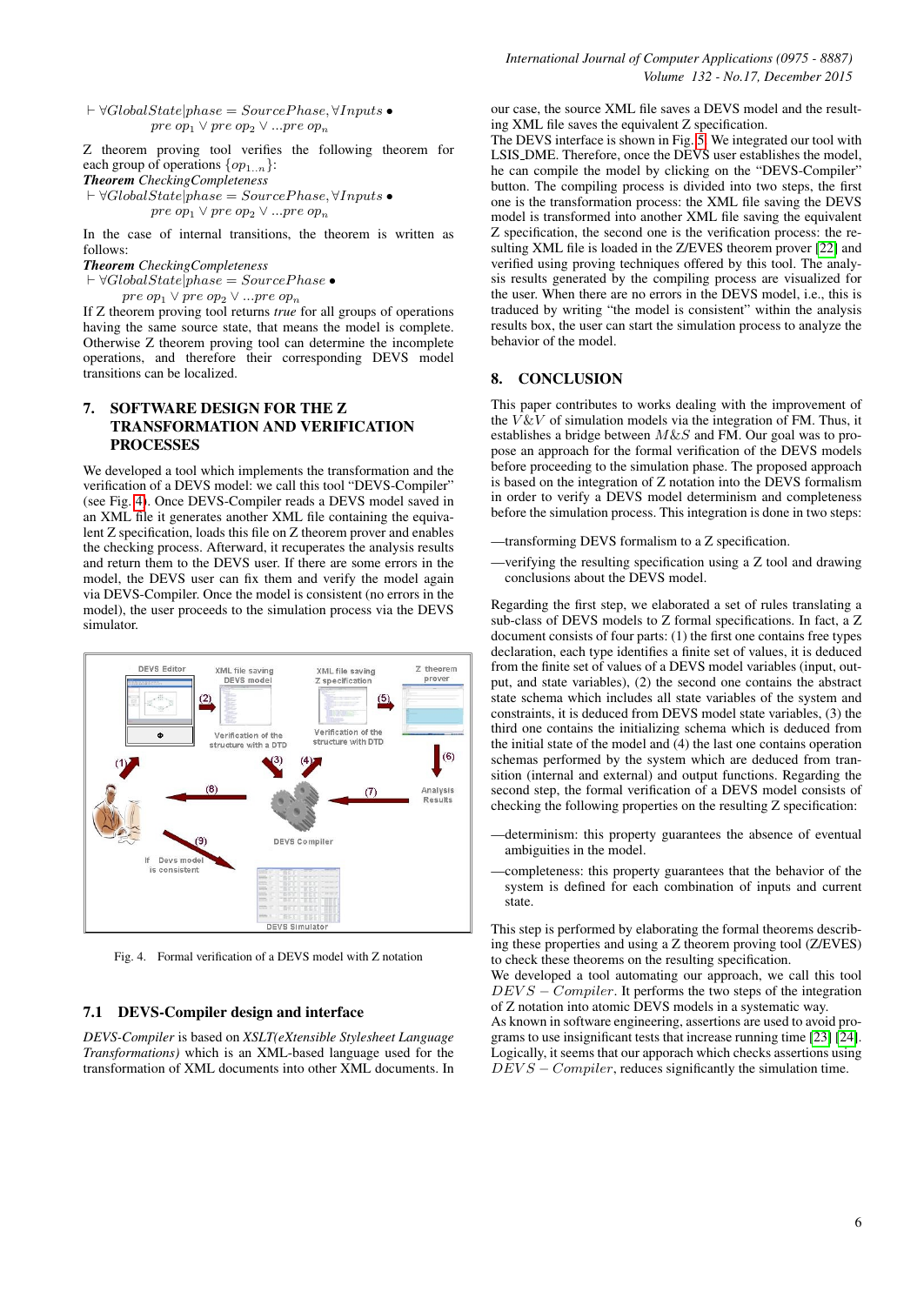

<span id="page-6-19"></span>Fig. 5. DEVS-compiler interface

## 9. FUTURE WORK

In one hand, we plan to extend our approach in order to verify other properties, such as safety property which means: "something (bad) will not happen" and liveness property which means "something good must happen" [\[25\]](#page-7-4).

In other hand, we are applying our approach for the improvement of cooperative systems modelling.

In addition, we are working on enlarging the sub-class of DEVS models by integrating real numbers. In fact we will use Z extensions [\[26,](#page-7-5) [27\]](#page-7-6) and other Z tools.

Some experimentations will be done to prove that the  $DEVS -$ Compiler has a great effect on reducing time simulation since it permits to avoid simulation deadlock in the case of ambiguity or incompleteness.

## 10. REFERENCES

- <span id="page-6-0"></span>[1] A. Maria. Introduction to modeling and simulation. In *Proceedings of the 1997 Winter Simulation Conference*, 1997.
- <span id="page-6-1"></span>[2] D. R. Kuhn, D. Craigen, and M. Saaltink. Practical application of formal methods in modeling and simulation. In *SCSC'03*, 2003.
- <span id="page-6-2"></span>[3] M. Clarke and M. Wing. Formal methods: State of the art and future directions. *ACM Computing Surveys (CSUR)*, December 1996.
- <span id="page-6-3"></span>[4] B. Zeigler. *Theory of Modelling and Simulation*. Robert F. Krieger Publishing, 1976.
- <span id="page-6-4"></span>[5] M. K. Traoré. Combining devs and logic. In *OICMS*, 2005.
- [6] M. K. Traoré. Analyzing static and temporal properties of simulation models. In *Proceedings of the 2006 Winter Simulation Conference*, pages 897–904, 2006.
- <span id="page-6-5"></span>[7] M. K. Traoré. Making devs models amenable to formal analysis. In *DEVS/HPC/MMS'06*, 2006.
- <span id="page-6-6"></span>[8] M. Cristia. A tla+ encoding of devs models. In *International Modeling and Simulation Multiconference 2007. Buenos Aires, Argentina*, 2007.
- <span id="page-6-7"></span>[9] M. Cristia. Formalizing the semantics of modular devs models with temporal logic. In 7ème Conférence Internationale *de Modélisation, Optimisation et Simulation des Systèmes MOSIM 08. Paris, France*, 2008.
- <span id="page-6-8"></span>[10] L. Lamport. *Specifying Systems: The TLA+ Language and Tools for Hardware and Software Engineers*. Addison-Wesley Professional, 2002.
- <span id="page-6-9"></span>[11] G. P. Hong and T. G. Kim. The devs formalism: A framework for logical analysis and performance evaluation for discrete event systems. *IEEE*, 1994.
- <span id="page-6-10"></span>[12] J. S. Ostroff. *Temporal Logic for Real-Time Systems, Advanced Software Development Series*. Research Studies Press, 1989.
- <span id="page-6-11"></span>[13] S. Lam and A. U. Shankar. Protocol verification via projections. *IEEE Transactions on Software Engineering*, July 1984.
- <span id="page-6-12"></span>[14] B. Zeigler, H. Praehofer, and T. Kim. *Theory of Modelling and Simulation. Integrating Discrete Event and Continuous Complex Dynamic Systems*. Academic Press, 2000.
- <span id="page-6-13"></span>[15] H. S. Song and T. G. Kim. The devs framework for discrete event systems control. In *Conference Proceedings AI, Simulation and Planning in High Autonomy Systems*, Gainesville, FL, USA, 1994.
- <span id="page-6-14"></span>[16] J. Woodcock and J. Davies. *Using Z: Specification, Refinement, and Proof*. Prentice-Hall, 1996.
- <span id="page-6-15"></span>[17] J. Sun and J. S. Dong. Design synthesis from interaction and state-based specifications. *IEEE Transactions on Software Engineering*, June 2006.
- <span id="page-6-16"></span>[18] M. H. Hwang and B. P. Zeigler. A modular verification framework using finite and deterministic devs. In *Proceedings of 2006 DEVS Symposium, Huntsville, AL, USA*, 2006.
- <span id="page-6-17"></span>[19] M. H. Hwang and B. P. Zeigler. Reachability graph of finite and deterministic devs networks. *IEEE Transactions on Automation Science and Engineering*, 2009.
- <span id="page-6-18"></span>[20] N. Giambiasi, J. L. Paillet, and F. Chaane. From timed automata to devs models. In *Proceedings of the 2003 Winter*